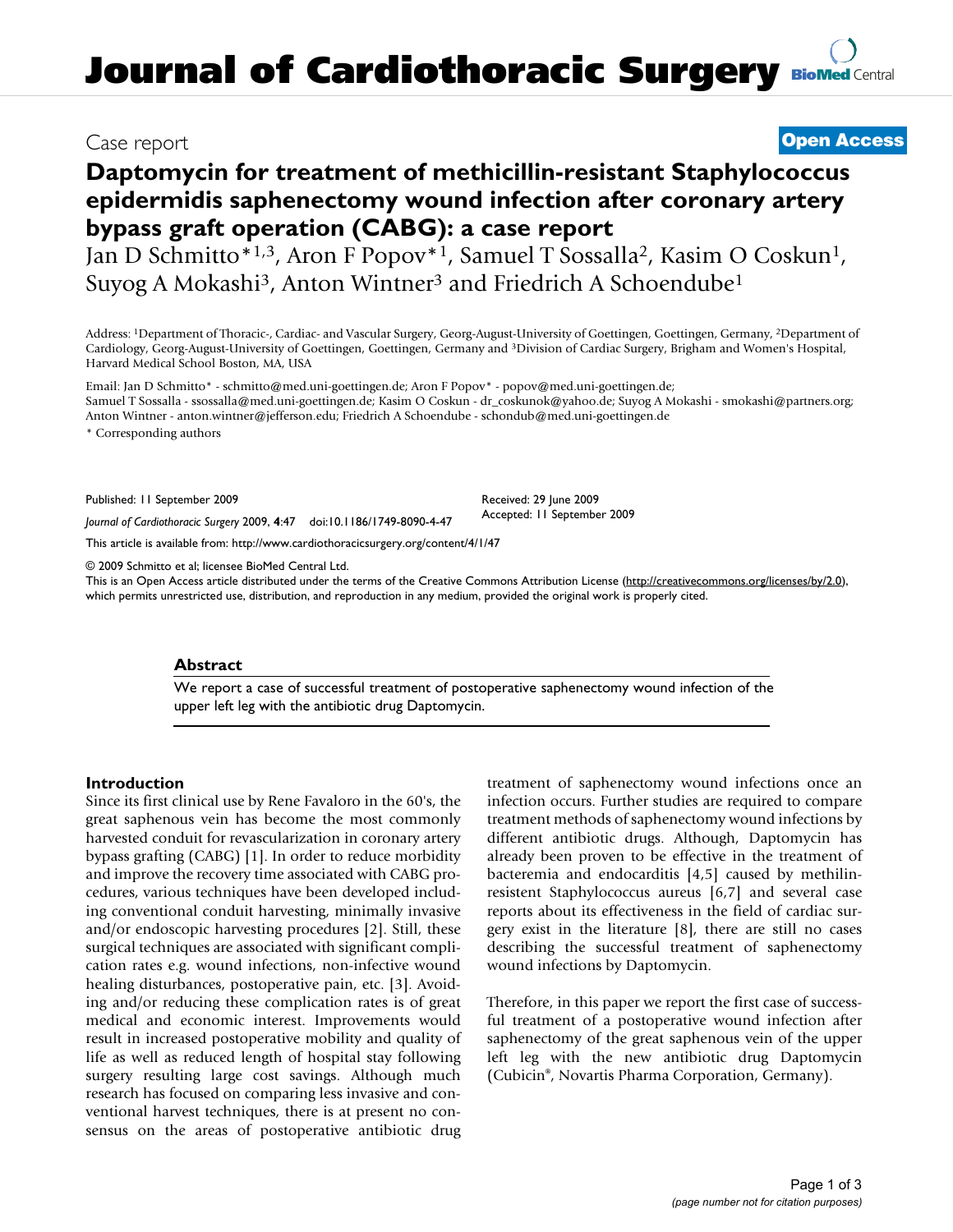#### **Case report**

We report the case of a 68-year old man with severe, diffuse coronary artery disease who presented with two months of progressive angina-pectoris-symptoms. Coronary angiography verified 3-vessel-disease with significant stenoses of the main coronary branches (LAD 99%, RCX 80%, RCA 90%), moderately-decreased systolic left-ventricular function and ST-elevations in leads II, III and aVF. For these reasons, surgical revascularization was indicated. The patient had a significant history of arterial hypertension, Type II diabetes mellitus, adipositas, nicotine abuse (49 pack years), hypercholersterinemia and performance of PTCA of the left coronary artery in 2002.

In the Department of Thoracic-, Cardiac- and Vascular Surgery of the University of Goettingen, Germany, we performed CABG with three single vein-grafts to the diagonal branch (DB), right posterior descending artery (RPD) and left posterolateral circumflex artery (LPL). The left anterior descending artery (LAD) was revascularized by the left internal mammarian artery (LIMA). Harvest of the saphenous vein was performed by conventional open saphenectomy harvest technique which involved an incision extending from the left medial malleolus, along the medial aspect of the knee to the groin.

During the patient's stay in the ICU, hemodynamic conditions were stabilized and the patient was moved to a normal ward on second postoperative day. On 6<sup>th</sup> postoperative day, after an uneventful mobilization, the patient was suffering from pain in his leg and he developed a wound infection of the left upper leg. Saphenctomy wound infection was presented with a large dehiscence of 5 cm in diameter in the location where the great saphenous vein had been harvested (Fig. 1). Clinical laboratory parameters (Leucocytes and CRP) were significantly increased and additionally to that, a wound swab was taken from the infected site and a gram-positive Staphylococcus epidermidis culture was indentified by the Institute of Microbiology and Hygiene of the University of Goettingen. The antibiogram presented methilin-resistence as well as resistence to several conventional antibiotics but displayed sensitivity to the new antibiotic drug Daptomycin (Cubicin®, Novartis Pharma Corporation, Germany). The drug was intravenously administered (Dose: 4 mg/kg body weight) and total duration of daptomycin-application was ten days. In addition, a VAC sponge was placed to low continuous wall suction in order to expedite the secondary wound healing process. During this time clinical labor parameters decreased significantly. Ten days later, another wound swab was taken from the dehiscent wound but no microbiological culture was identified. The wound was closed operatively and healed secondarily without any further complications (Fig. 2). An additional wound healing benefit was



Figure 1 **Postoperative wound infection of the left upper limb six days after CABG operation with conventional saphenectomy**.

revealed by application by VAC therapy in combination with Daptomycin. The patient was discharged from hospital on the twenty-eighth postoperative day and was sent for further rehabilitative therapy.

This case describes, to the best of our knowledge, the first successful treatment of a saphenectomy wound infection by the new antibiotic drug Daptomycin (Cubicin®, Novartis Pharma Corporation, Germany) (Fig. 3). Further research is required to evaluate the potential benefits of this new antibiotic agent. Also, clinical, prospective and



#### Figure 2

**Left upper limb treated with wound infection treated by a combination of vacuum-therapy and Daptomycin (Cubicin®, Novartis Pharma GmbH, Germany)**.